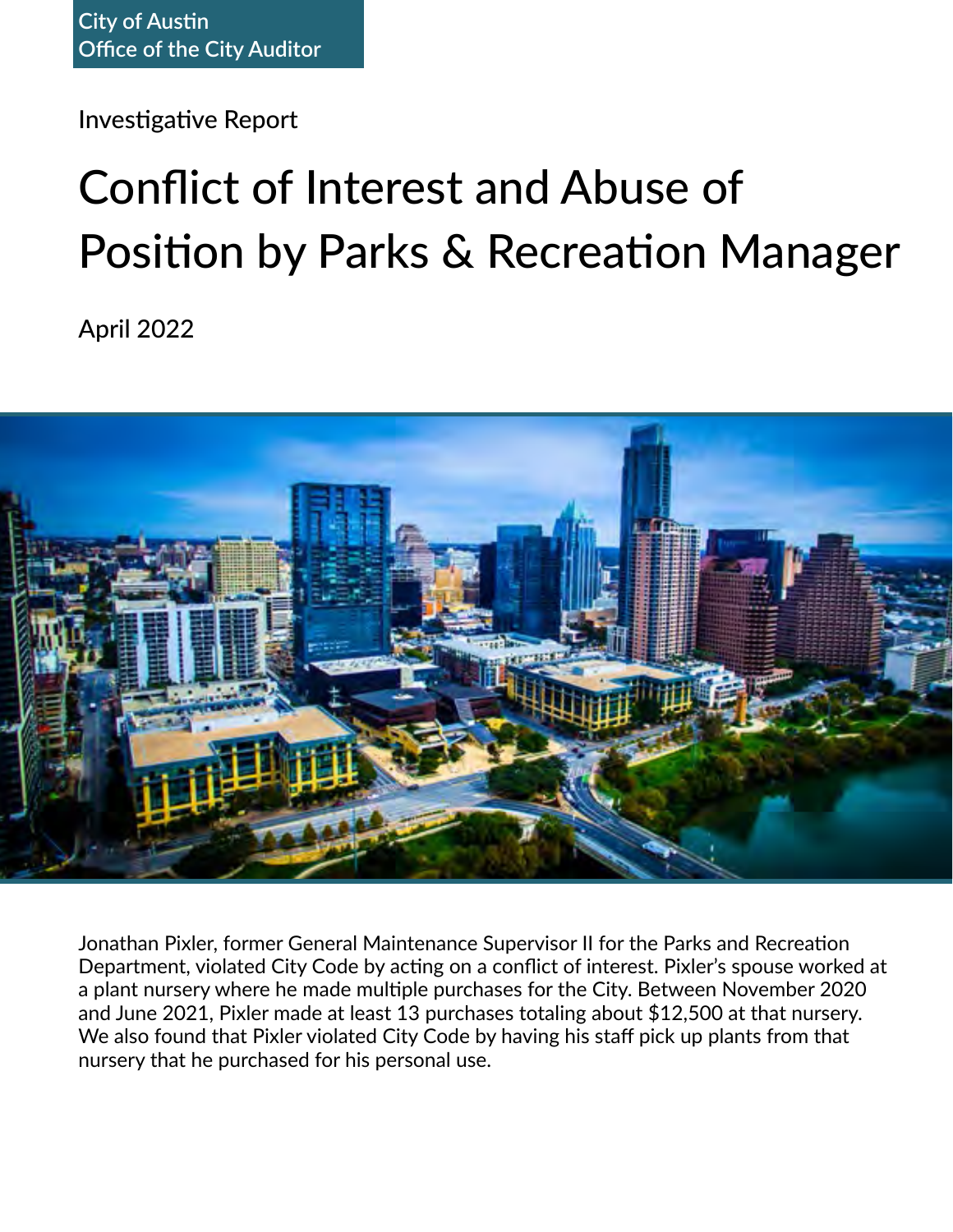| Contents          | Cover: Aerial view of downtown Austin by RoschetzkylstockPhoto                                                                                                                                                                                                                                                                                                                                                                                                                                                                  |
|-------------------|---------------------------------------------------------------------------------------------------------------------------------------------------------------------------------------------------------------------------------------------------------------------------------------------------------------------------------------------------------------------------------------------------------------------------------------------------------------------------------------------------------------------------------|
| Allegation        | The Office of the City Auditor received an allegation that General<br>Maintenance Supervisor II Jonathan Pixler was buying large amounts of<br>plants exclusively from a wholesale nursery in Austin. Pixler's spouse was<br>alleged to be working for the nursery.                                                                                                                                                                                                                                                             |
| <b>Background</b> | The mission of the Parks and Recreation Department (PARD) is to provide<br>diverse programs and experiences to the public by creating sustainable<br>natural spaces and public places. Jonathan Pixler began working for<br>the Parks and Recreation Department in August 2019. As a General<br>Maintenance Supervisor II, Jonathan Pixler was responsible for PARD's<br>horticulture team as well as maintaining the City's horticulture needs.<br>Pixler was also responsible for making purchases for the horticulture team. |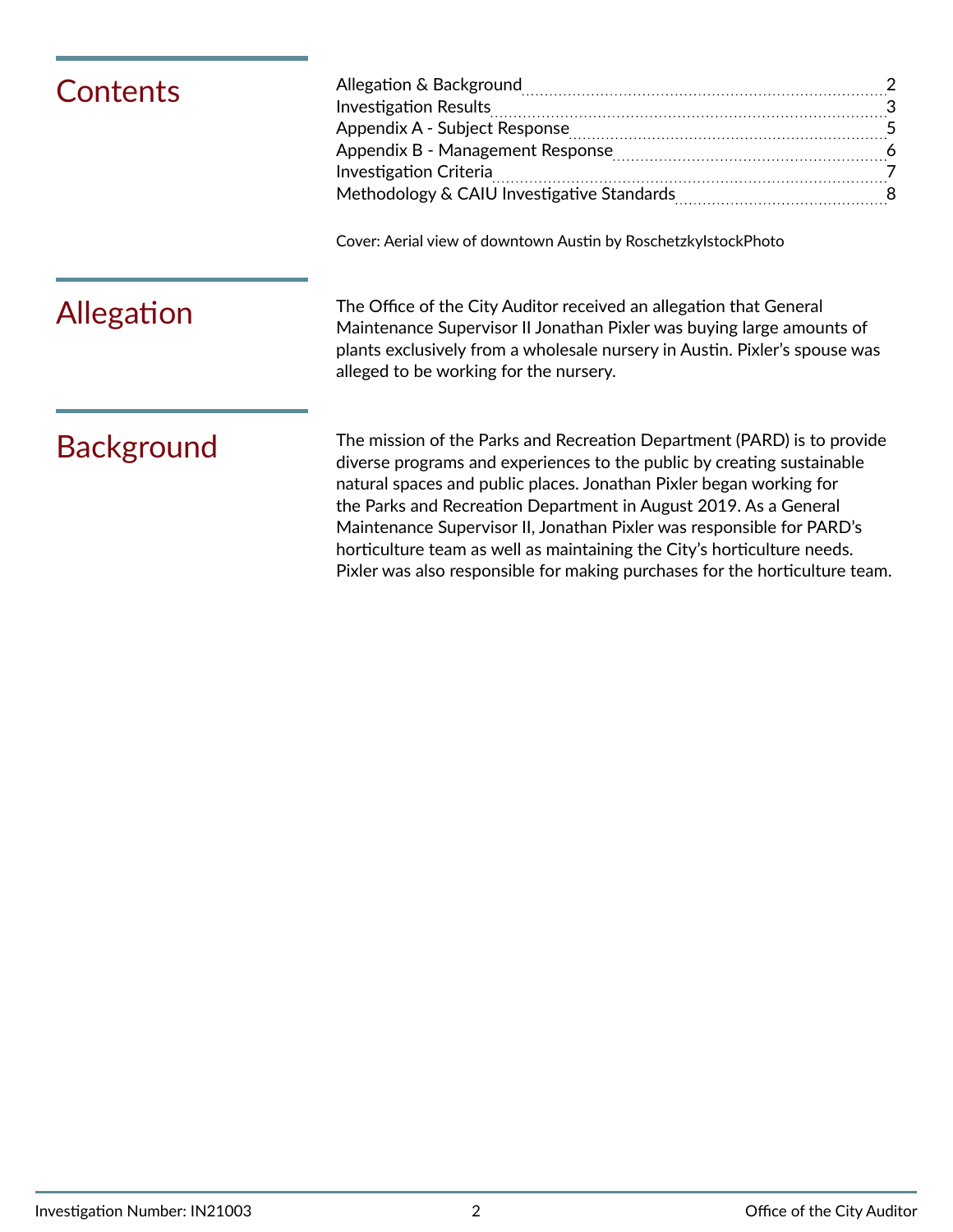# <span id="page-2-0"></span>Investigation Results

### Conflict of Interest Finding 1

### *Investigation Criteria:*

A substantial interest of a spouse of a City official or employee shall be deemed to apply to that official or employee for the purposes of Sections 2-7-63 (Prohibition on Conflict of Interest) and 2-7-64 (Disclosure of Conflict of Interest) concerning disclosure and recusal or reassignment.

*§ 2-7-65 - SUBSTANTIAL INTEREST OF RELATIVE. (A)* 

*See* Investigation Criteria *for details*

Summary Jonathan Pixler, a General Maintenance Supervisor II at PARD, violated City Code by acting on a conflict of interest he had with a local plant nursery. Specifically, Pixler made about \$12,500 in purchases between November 2020 and June 2021 from a nursery that employed his spouse.

> Pixler also abused his City position in February 2020 by having two of his staff pick up plants from the nursery where his spouse worked that he purchased for personal use. This occurred on City time.

Jonathan Pixler began working for the Parks and Recreation Department in August 2019. Shortly after his hire date, Pixler began making purchases on a City credit card, including purchases at the nursery where his partner was employed. They were not married at the time of the initial purchases, so those purchases are not involved in our conflict-of-interest calculations. Pixler and his spouse married on November 7, 2020. Once Pixler was married, he had a conflict of interest with the nursery where his spouse worked.

Based on Austin City Code, Pixler's spouse had a substantial interest in the nursery because they earned more than \$5,000 in salary annually. When Pixler married his spouse in November 2020, the spouse's substantial interest applied to Pixler. Beginning November 7, 2020, Pixler had a substantial interest in the nursery.

During his employment with PARD, Pixler made at least 42 purchases totaling approximately \$38,500 at the nursery. Of these 42 transactions, 13 were made after he was married, and those total approximately \$12,500. Purchasing was within Pixler's responsibilities as a manager, and he did not need PARD management approval before making these purchases.

According to Pixler's supervisor, they did not become aware that Pixler's spouse worked at the nursery until Pixler told them in spring 2021. Pixler's supervisor told us that Pixler's spending was in line with management expectations and the quality of products PARD received from the nursery was good. Pixler's supervisor stated they advised Pixler that his relationship would not be a problem because the nursery is a City vendor and was not the only vendor from which PARD was purchasing plants. This advice does not match City Code.

Jonathan Pixler resigned from the City in August 2021 and declined to speak with our office.

By making purchases from the nursery where his spouse was employed, Pixler appears to have violated the following portion of City Code:

• § 2-7-63 – Prohibition on Conflict of Interest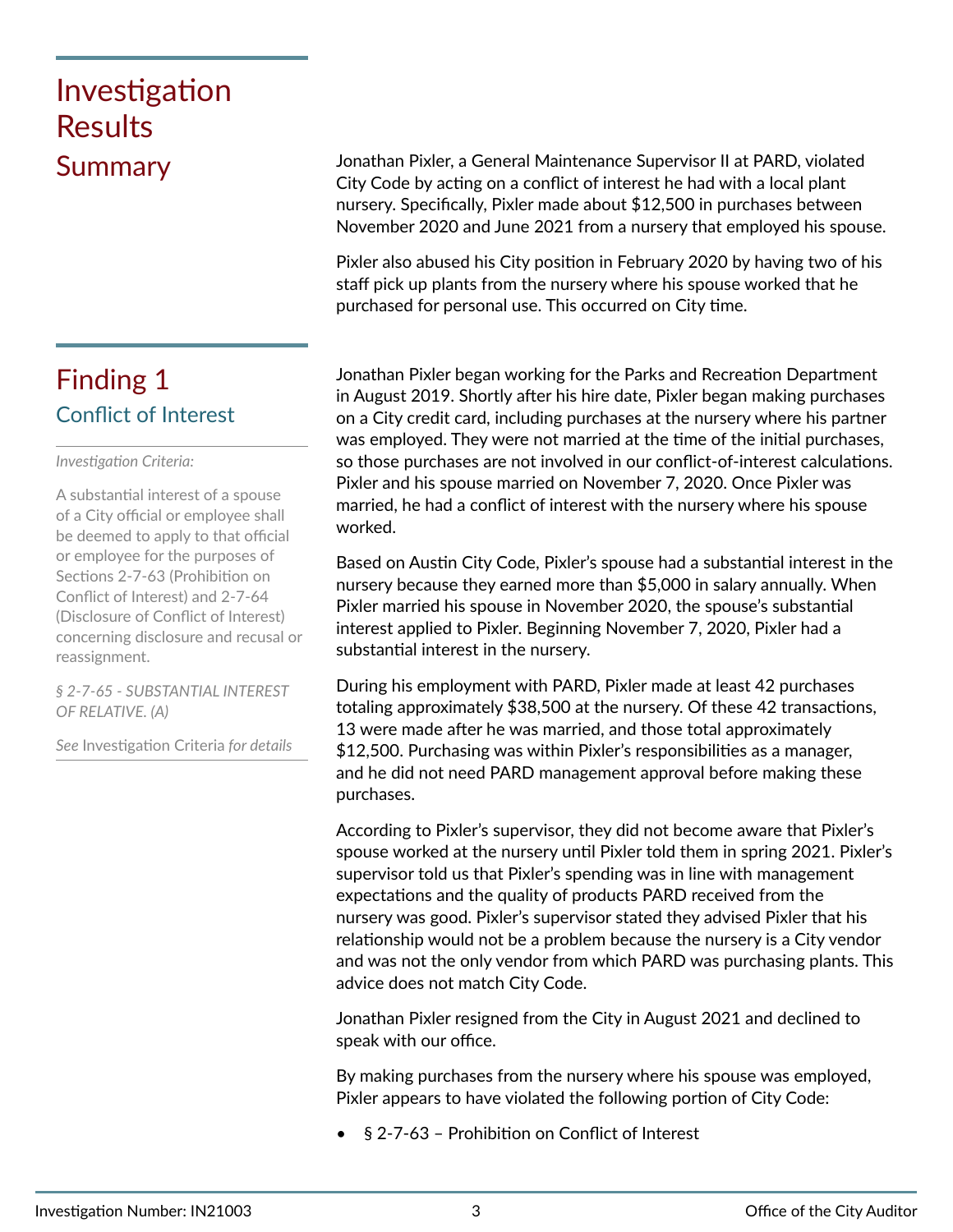# Abuse of Position

Finding 2 In February 2020, Pixler instructed staff that reported to him to pick up plants for PARD from the nursery where his spouse worked. However, Pixler also asked the employees to pick up roughly 12-20 other plants that he purchased for himself while they were picking up the order for PARD. Once the employees returned, they also loaded the plants into Pixler's personal vehicle. All these events occurred during the employees' normal working hours, and the employees were paid by the City for the time it took to complete this personal errand.

> One staff member told our office they were uncomfortable with this request, but felt compelled to comply as Pixler was their direct supervisor.

> Pixler's supervisor confirmed that Pixler is not permitted to use City staff to run personal errands. They also noted that after this incident, Pixler admitted that he made a mistake. Pixler received a verbal counseling from his supervisor, who noted this did not happen again to their knowledge.

> By asking staff who reported directly to him to perform a personal errand, Pixler appears to have violated the following portion of City Code:

• § 2-7-62 - Standards of Conduct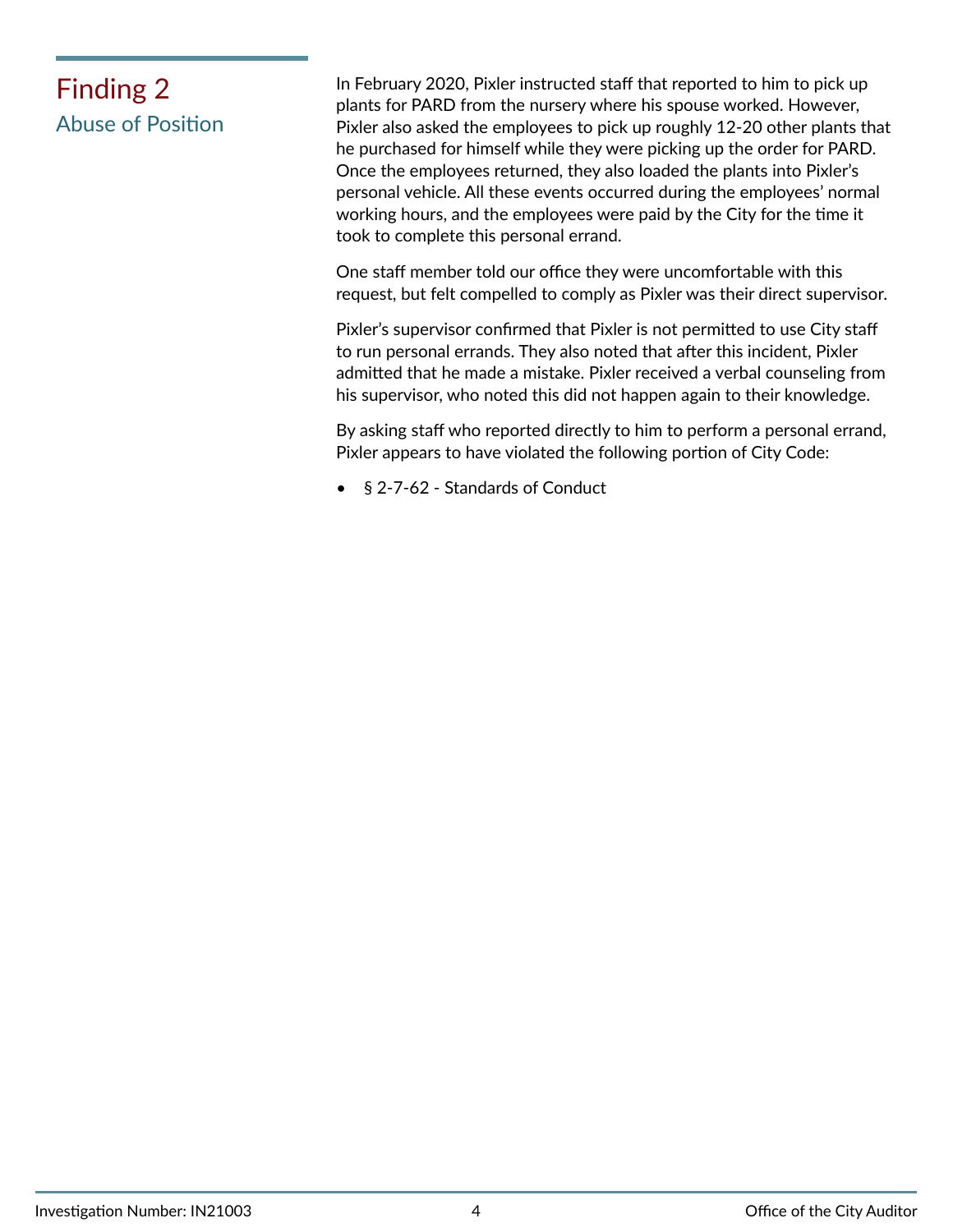# <span id="page-4-0"></span>Appendix A - Subject Response

Pixler did not provide a response.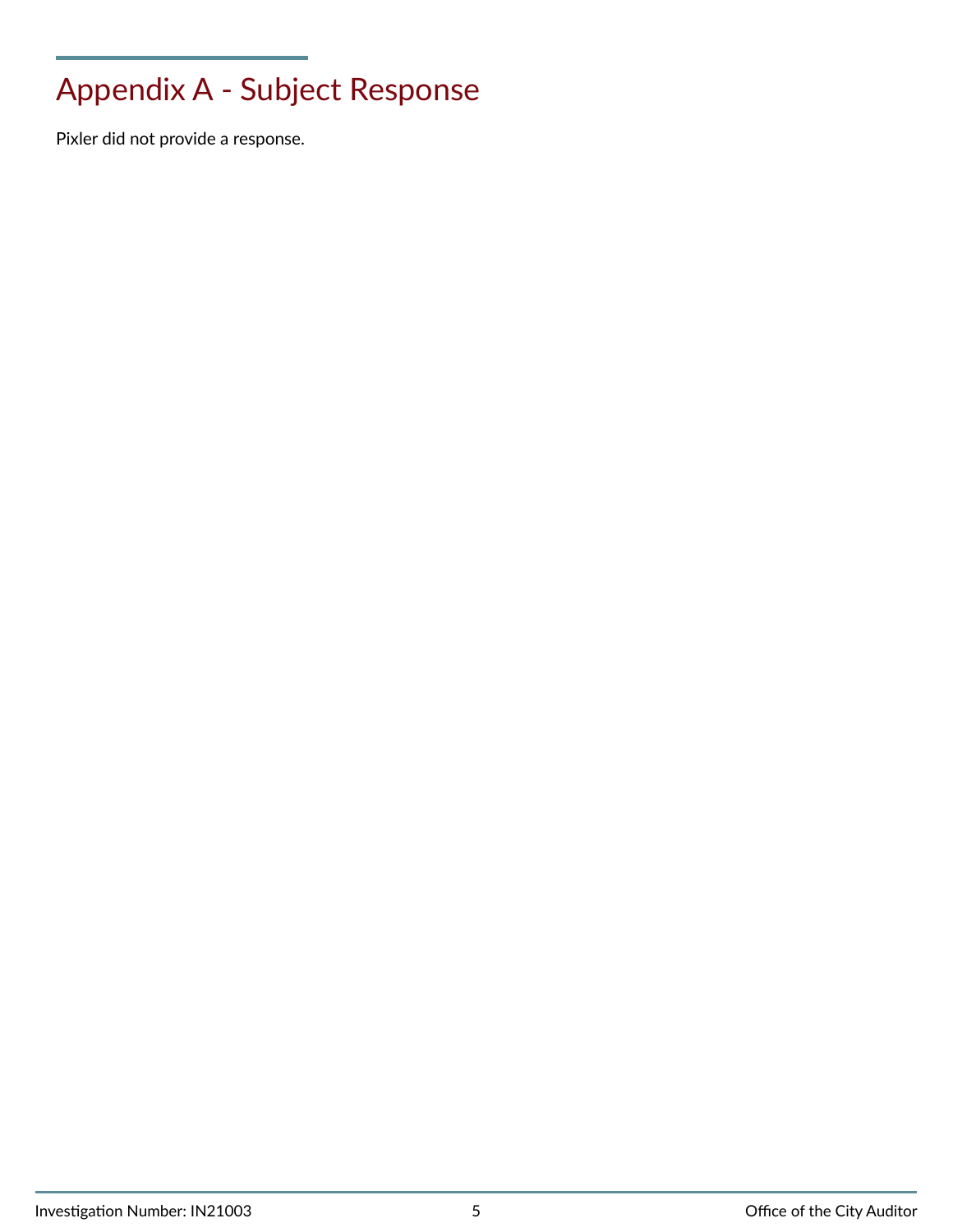## <span id="page-5-0"></span>Appendix B - Management Response



**MEMORANDUM**

**TO:** Corrie Stokes, City Auditor

**FROM:** Kimberly A. McNeeley, M.Ed., CPRP, Director Austin Parks and Recreation Department

**DATE:** April 21, 2022

**SUBJECT:** INC21003

The purpose of this memorandum is to notify the Office of the City Auditor that the Parks and Recreation Department (Department) acknowledges the report findings. The Department will continue to require employees to participate in Purchasing and Ethics Training with a training emphasis to include Code of Ethics-Conflicts of Interest as it relates to purchasing

Cc: Liana Kallivoka, PhD, PE, LEED Fellow, Assistant Director, Parks and Recreation Department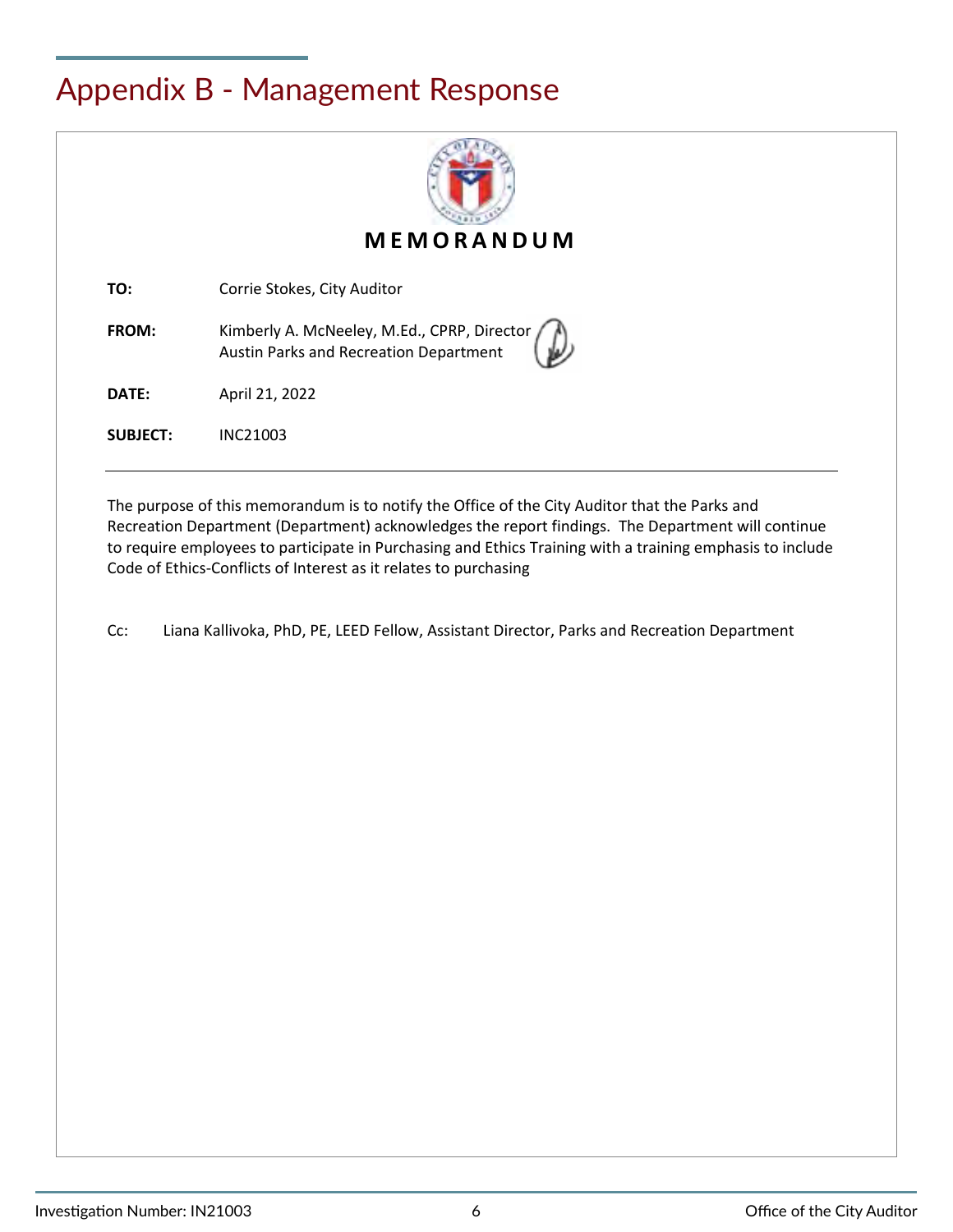## <span id="page-6-0"></span>Investigation Criteria

### Finding 1 **§ 2-7-63 – Prohibition on Conflict of Interest**

(A) A City official or employee may not participate in a vote or decision on a matter affecting a natural person, entity, or property in which the official or employee has a substantial interest; provided, however, that this provision shall not prohibit any member of the city council from participating in a discussion relating to a petition certified to the city council by the city clerk which petition seeks the recall of said member of the city council.

### **§ 2-7-65 - Substantial Interest of Relative**

(A) A substantial interest of a spouse of a City official or employee shall be deemed to apply to that official or employee for the purposes of Sections 2-7-63 (Prohibition on Conflict of Interest) and 2-7-64 (Disclosure of Conflict of Interest) concerning disclosure and recusal or reassignment.

### Finding 2

### **§ 2-7-62 - Standards of Conduct**

(O) - A City official or employee may not engage in fraud or abuse, as defined in City Code Chapter 2-3 (City Auditor).

### **§ 2-3-5 - Powers and Duties** (A) (1)

ABUSE means the use of a City office, employment, contract, or other position with the City to obtain personal gain or favor from a citizen or other City employee or vendor.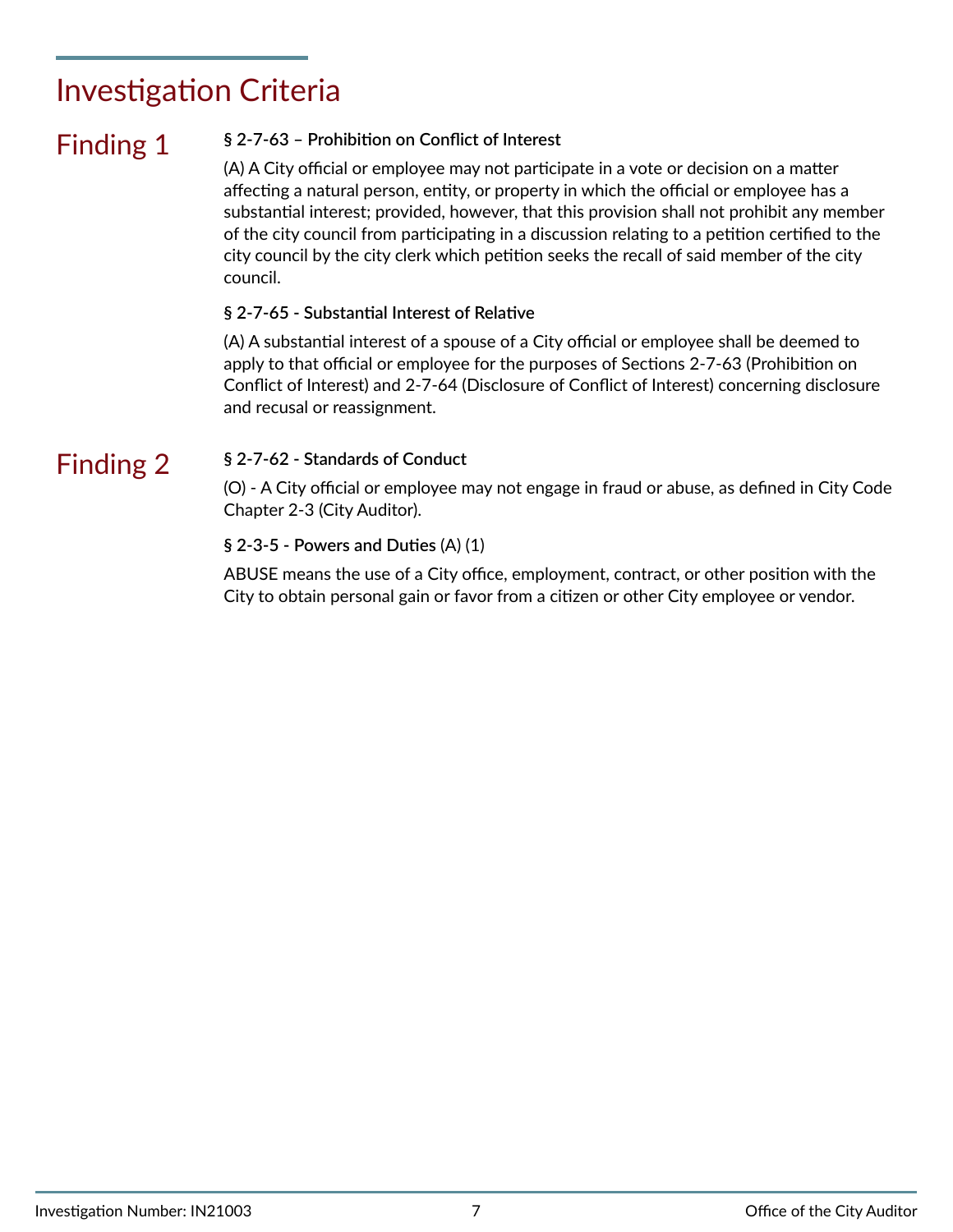<span id="page-7-0"></span>Methodology We took the following steps to accomplish our investigation objectives:

- Conducted background research
- Reviewed City financial records
- Interviewed PARD employees
- Interviewed vendor staff
- Reviewed applicable City Code and policy

Investigations by the Office of the City Auditor are considered non-audit projects under Government Auditing Standards and are conducted in accordance with the general and ethics standards, procedures recommended by the Association of Certified Fraud Examiners (ACFE), and the ACFE Fraud Examiner's Manual. Investigations also adhere to quality standards for investigations established by the Council of the Inspectors General on Integrity and Efficiency (CIGIE) and City Code.

The Office of the City Auditor, per City Code, may conduct investigations into fraud, abuse, or illegality that may be occurring. If the City Auditor, through the Integrity Unit, finds that there is sufficient evidence to indicate that a material violation of a matter within the office's jurisdiction may have occurred, the City Auditor will issue an investigative report and provide a copy to the appropriate authority.

In order to ensure our report is fair, complete, and objective, we requested responses from both the subject and the Department Director on the results of this investigation. Please find attached these responses in Appendix A and C.

## CAIU Investigative **Standards**